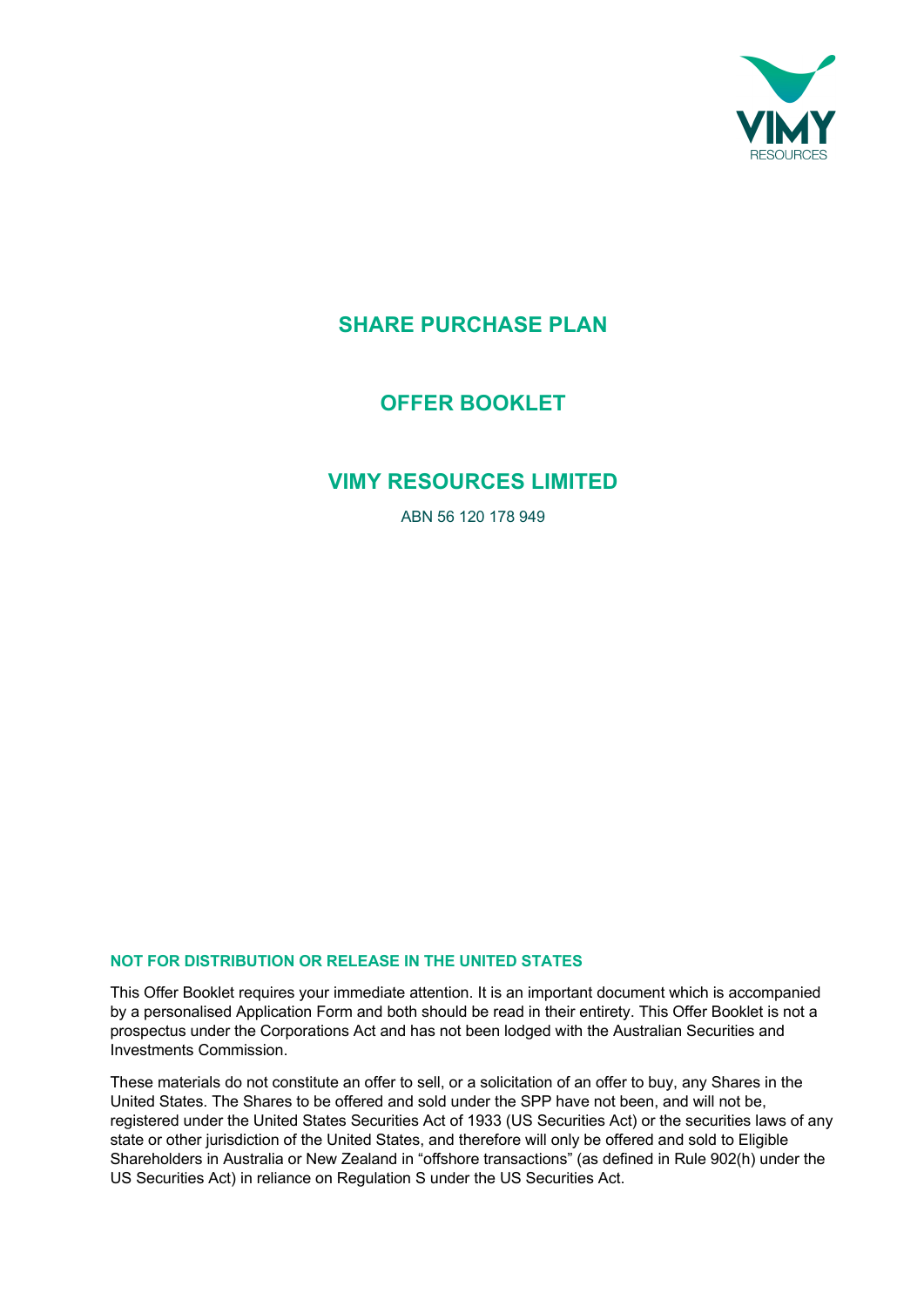

## **LETTER FROM MIKE YOUNG, MANAGING DIRECTOR AND CEO**

21 April 2021

Dear Shareholder

## **SHARE PURCHASE PLAN OFFER**

On behalf of the Board, we are pleased to offer you the opportunity to participate in Vimy Resources' recently announced Share Purchase Plan (**SPP**).

#### **The offer**

The SPP is being offered exclusively to all Eligible Shareholders, being registered holders as at 5.00pm (Perth time) on 16 April 2021 (**Record Date**) with a registered address in Australia or New Zealand.

The SPP provides Eligible Shareholders with an opportunity to apply for up to \$30,000 in new Shares irrespective of the number of Shares they currently own. The SPP aims to raise a maximum of \$3.0 million and is not underwritten. Vimy Resources is committed to ensuring that all Eligible Shareholders have the opportunity to participate in the SPP.

The launch of the SPP follows the recent announcement by Vimy Resources regarding a \$18.5 million equity placement (**Placement**). The Placement was completed on 27 April 2021.

The Placement and the SPP are expected to raise proceeds of up to \$21.5 million (before costs and expenses).

#### **Use of funds**

Funds raised from the Placement and the SPP (together, the **Equity Raising**) will be used to strengthen Vimy Resources' balance sheet, bolster working capital, fund the final Cameco instalment on the acquisition of the Alligator River Project, as well as provide funding for Vimy Resources' Mulga Rock Project early works and Alligator River Project exploration programs.

Further details of the proposed use of proceeds are set out below and in the ASX announcement released to ASX on 19 April 2021 and are available on the Company's website *www.vimyresources.com.au*. Shareholders are encouraged to read this document carefully, as well as the summary of key risks detailed in this Offer Booklet.

#### **Issue price**

The Issue Price of Shares offered under the SPP is \$0.11 per Share, which is equal to the issue price under the Placement and which represents a 18.5% discount to Vimy Resources' closing price of \$0.135 per Share on Friday, 16 April 2021 (being the last trading day prior to the announcement of the Placement and SPP).

#### **Other key terms and conditions**

In the event of an oversubscription by the Closing Date, the Directors may, in their absolute discretion, scale-back all applications on an equitable basis or refuse applications under the SPP at its absolute discretion. Any determination by the Board of Vimy Resources will be final. If total subscriptions under the SPP exceed an aggregate amount of \$3.0 million, Vimy Resources will scale back applications, in which case you may be allocated fewer Shares than the Parcel of Shares for which you applied, and you will be refunded the relevant difference in the Application amount (without interest payable on funds prior to your refund). Scale back decisions are made by the Board and are final.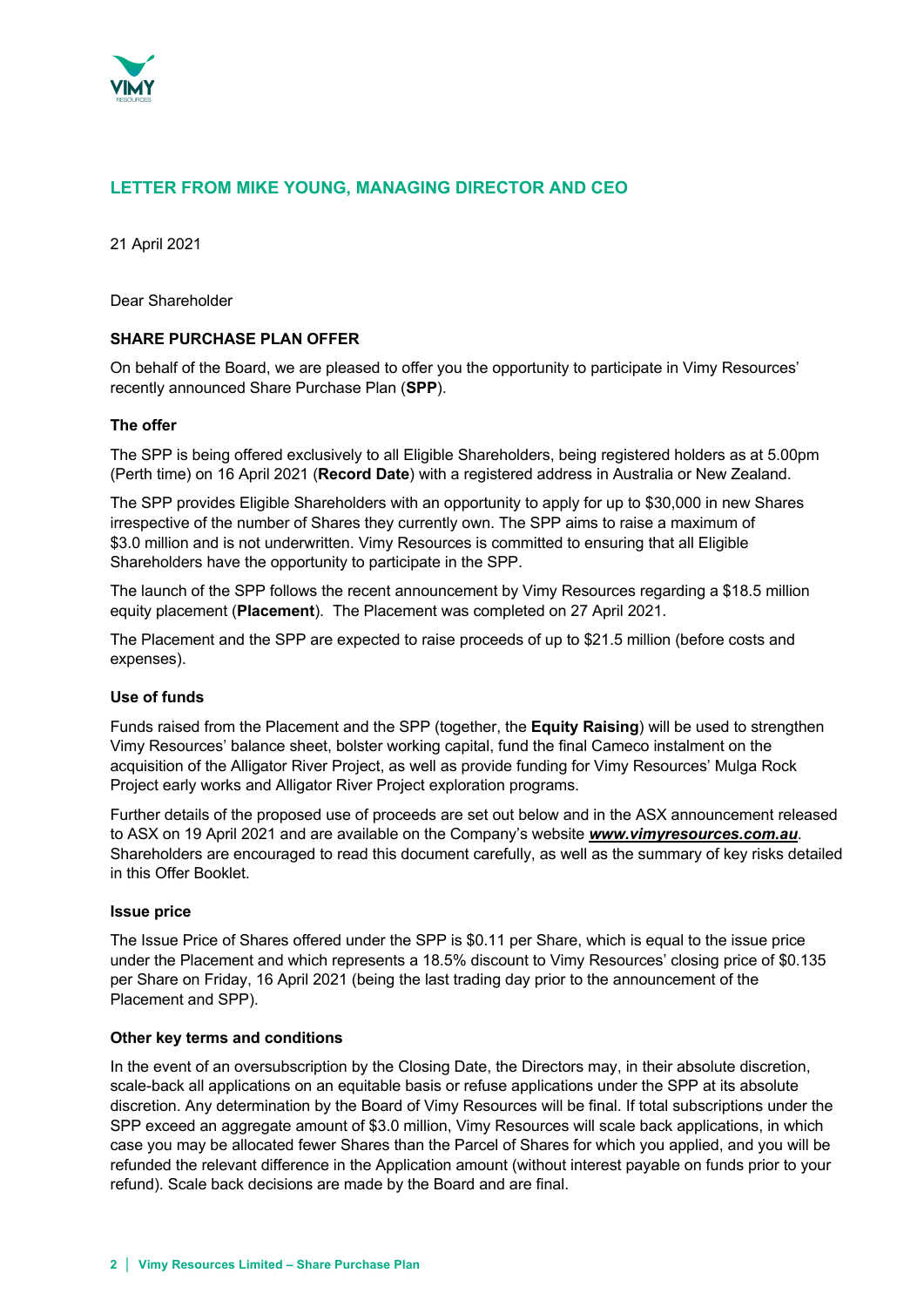

When determining any scale back or rejection of applications, Vimy Resources may take into account a number of factors, including the size of an applicant's shareholding, the extent to which Eligible Shareholders have sold or purchased additional Shares after the Record Date, whether the applicant has multiple registered holdings and the date an application was made. Eligible Shareholders are, therefore, encouraged to submit their Applications early.

If total subscriptions under the SPP are less than the targeted \$3.0 million, Vimy Resources will not seek to place the shortfall.

Participation in the SPP is entirely voluntary. All Shares issued under the SPP will rank equally with existing Shares and will carry the same voting rights and entitlement to receive distributions.

The right to participate in the SPP is not transferable.

#### **Joint Lead Managers**

Vimy Resources entered into an agreement with Canaccord Genuity (Australia) Limited (ACN 075 071 466) and Morgans Corporate Limited (ACN 010 539 607) (together the "Joint Lead Managers") pursuant to which the Joint Lead Managers have been appointed to act as lead managers in relation to the SPP. The Joint Lead Managers will receive a fee of 1% of the gross amount raised under the SPP. A stamping fee equal to 2% of the Application amount (plus GST) of new Shares issued under the SPP will be paid by Vimy Resources to the Joint Lead Managers to pay to stockbrokers (being those entities recognised as full-service brokers or non-advisory brokers by ASX) who submit a valid claim for a broker stamping fee on successful Applications.

#### **How to accept this offer**

To apply for Shares under the SPP, please follow the instructions on the enclosed personalised Application Form.

This letter and its attachments set out the details and Terms and Conditions of the SPP. We encourage you to read the enclosed material and seek your own financial and tax advice in relation to the SPP before you decide whether to participate.

The SPP opens at **7.00am (Perth time) on 21 April 2021** and will close at **2.00pm (Perth time) on 11 May 2021**. Late applications will not be accepted. However, Vimy Resources reserves the right to vary the Closing Date without prior notice subject to the Corporations Act and the Listing Rules.

On behalf of the Board, we invite you to consider participation in the SPP.

Yours faithfully

**Mike Young Managing Director and CEO**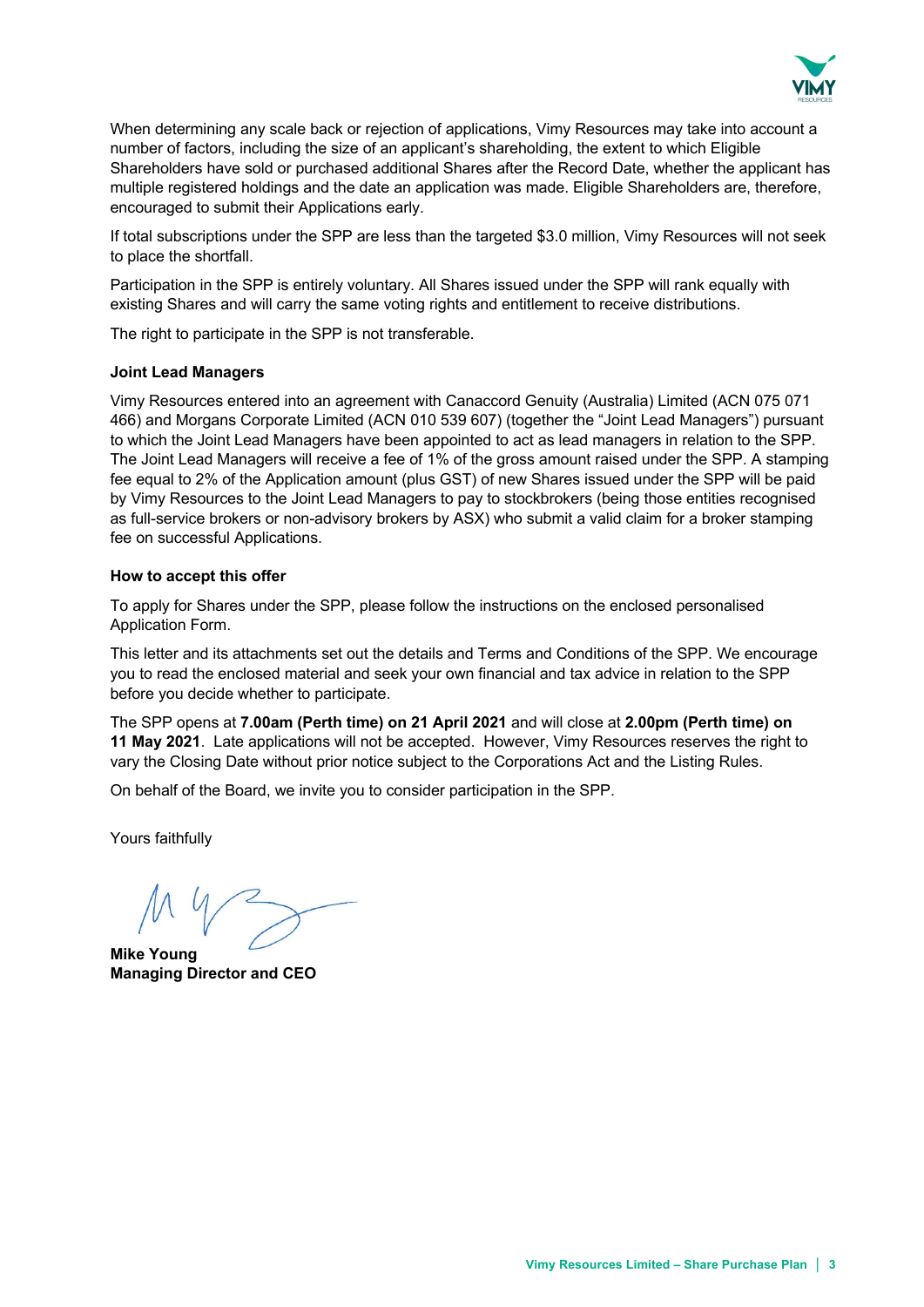

## **KEY DATES**

| <b>Date</b><br>(and time if relevant) | Event                                          | <b>Description</b>                                                                                          |
|---------------------------------------|------------------------------------------------|-------------------------------------------------------------------------------------------------------------|
| 5:00pm (Perth time)<br>16 April 2021  | <b>Record Date</b>                             | The date and time on which Vimy<br>Resources determined the eligibility of<br>Eligible Shareholders         |
| 19 April 2021                         | Announcement of SPP                            | The date the Company announced the SPP                                                                      |
| 7:00am (Perth time)<br>21 April 2021  | <b>Opening Date</b>                            | SPP opens for acceptances.                                                                                  |
| 2:00pm (Perth time)<br>11 May 2021    | <b>Closing Date</b>                            | SPP closes for acceptances. Applications<br>must be received by 2:00pm (Perth time)<br>on 11 May 2021       |
| 2:00pm (Perth time)<br>14 May 2021    | Announcement of results<br>of SPP              | The date the Company is to announce<br>the results of the SPP                                               |
| 18 May 2021                           | <b>Issue Date and</b><br><b>Allotment Date</b> | Shares will be issued and allotted on this<br>date and the Company will lodge an<br>Appendix 2A for the SPP |
| 19 May 2021                           | <b>Trading Date</b>                            | Trading of Shares allotted under the SPP<br>is expected to commence on ASX                                  |
| 19 May 2021                           | Despatch Date                                  | Transaction confirmations will be<br>despatched to Shareholders                                             |

**Note**: The above timetable is indicative only and subject to change. The commencement of trading and quotation of new Shares is subject to confirmation from ASX. The Company reserves the right to vary the dates and times of the SPP without notice. Accordingly, Eligible Shareholders are encouraged to submit their Application Forms as early as possible.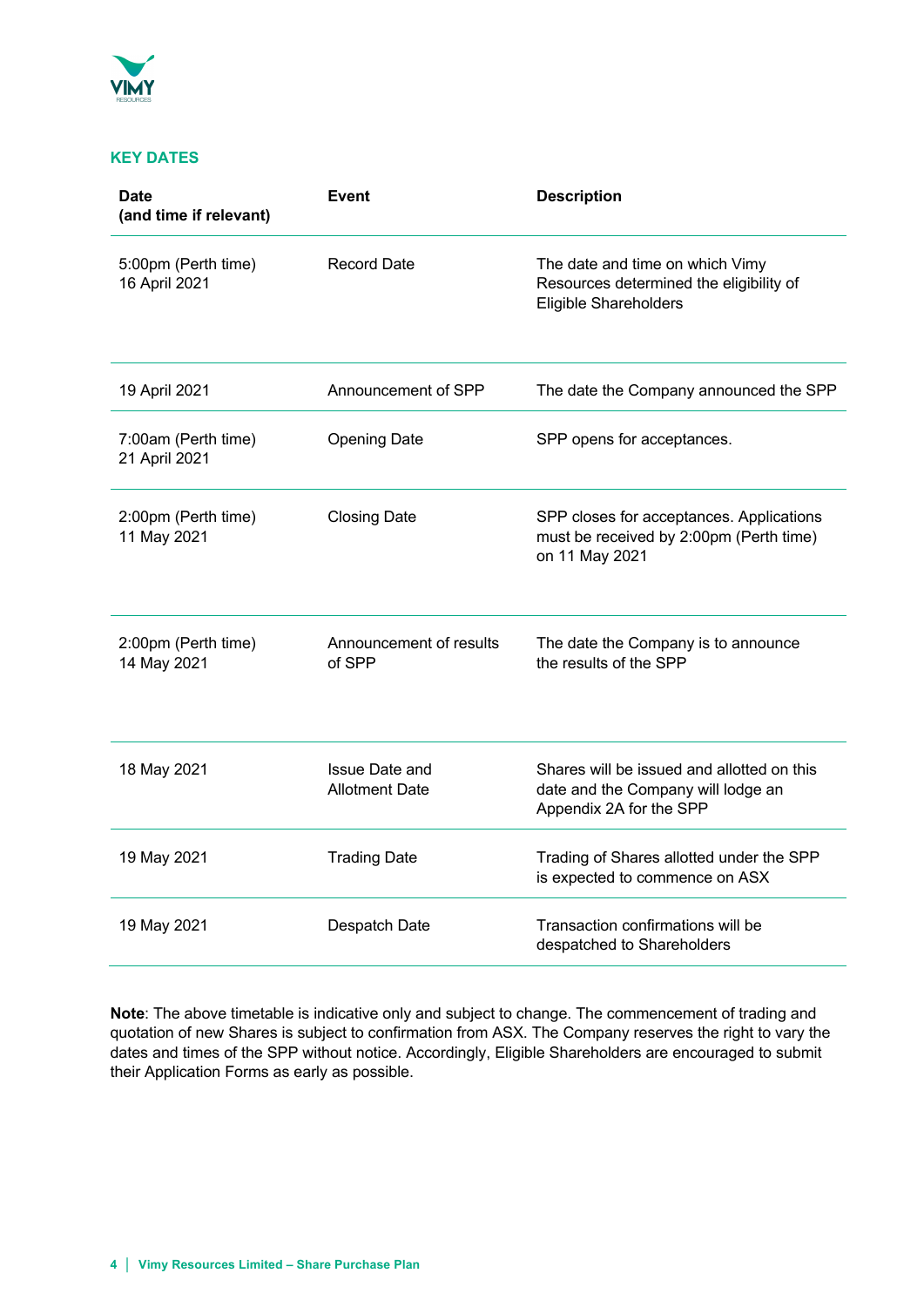

## **PROPOSED USE OF FUNDS**

Vimy Resources intends to use proceeds from the Equity Raising for the following purposes:

- **General working** capital **to strengthen balance sheet** enhanced financial flexibility to provide support for the Company's Mulga Rock and Alligator River projects and to consider other business development opportunities if they arise.
- **Mulga Rock Project** the Company is preparing for early works in 2021. The proposed site-based works include, but are not limited to:
	- o Access road upgrade
	- o Ground clearing for village and ancillary facilities
	- o Main communications tower, communications hut and access road
	- o Construction of Kakarook North Borefield
	- o Clearing and grubbing vegetation, and stripping and stockpiling topsoil for Ambassador North
	- o Operational airstrip

The activities are part of the Mulga Rock implementation plan as described in the 2018 DFS. Further activities will include base metals assessment, ion exchange / resins testing, fleet automation and automated grade control processes.

• **Alligator River Project** – the 2019/20 field seasons confirmed an impressive pipeline of advanced exploration targets including Such Wow. The Wallaby Ridge, Inspirational Corridor and Southern Flank exploration greenfields targets support further exploration. The proceeds will be used to conduct additional field exploration work.

## **INVESTMENT RISKS**

There are a number of general and project specific risks which may affect the future operating and financial performance and financial position of Vimy Resources along with the trading price of the Shares and dividends (if any) paid on them in the future. These risks are identified as follows:

## **General Risks**

- Changes in investor sentiment and overall performance of the Australian and international stock markets
- Changes in general business, industry cycles and economic conditions including inflation, interest rates, exchange rates, commodity prices, employment levels and consumer demand
- Economic and political risk factors in Australia and overseas including economic growth
- Changes in legislation and government, fiscal, monetary and regulatory policies including foreign investment and those relating to the mining industry
- Changes in accounting or financial reporting standards
- Changes in taxation laws (or their interpretation)
- Deterioration in the general economic conditions, adverse foreign exchange rate movements, the Australian and international stock markets, natural disasters and catastrophic events may also affect Vimy Resources' operating and financial performance.

## **Vimy's Uranium Project Risks**

- Future capital needs and additional funding
- Uranium market and price
- Debt owing to Cameco
- Production, capital and operating costs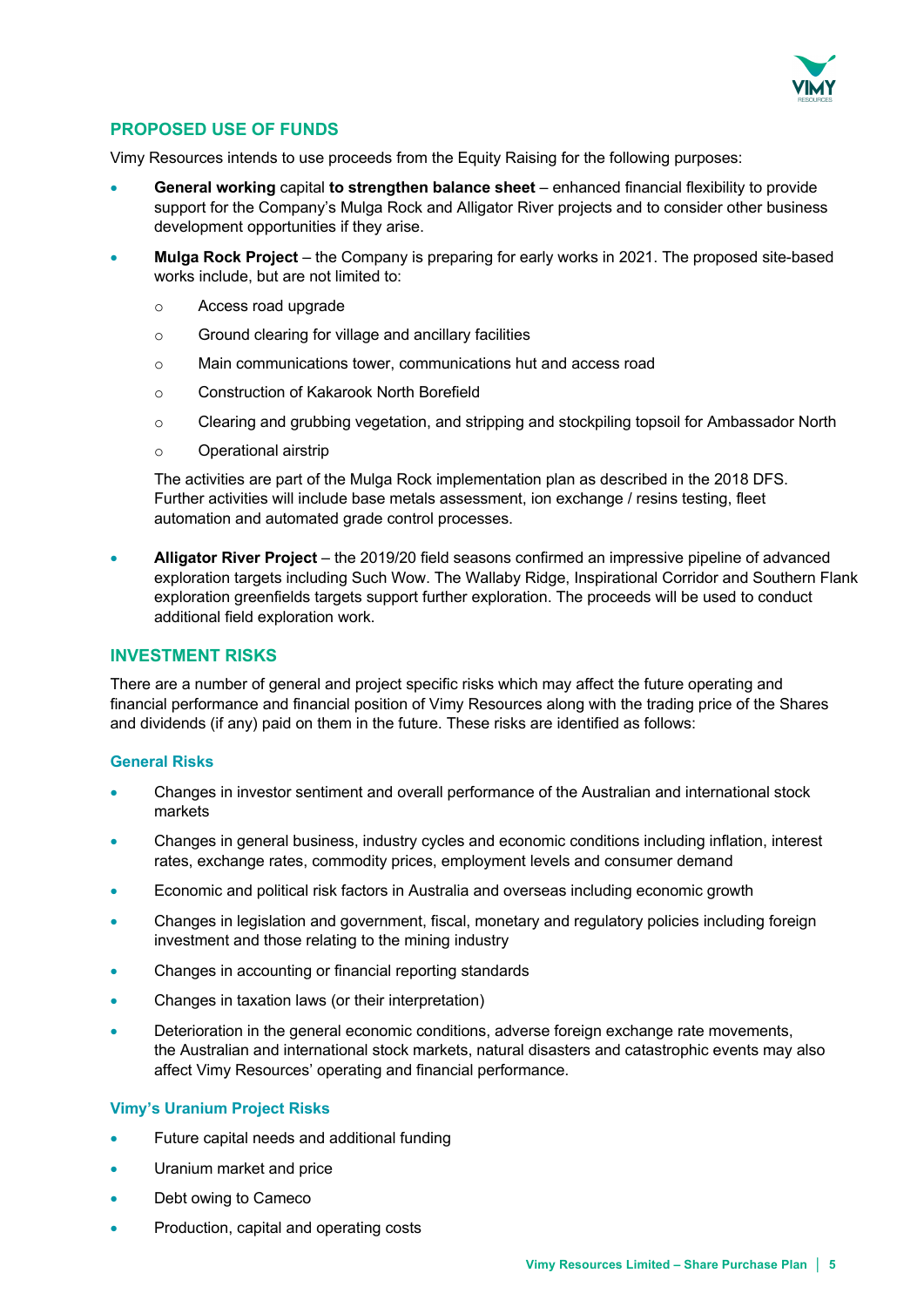

- Ore reserves and mineral resources estimation
- Reliance on key personnel
- Title to properties
- Environmental and safety regulations
- Foreign exchange risk
- Reconciliation of actual production to Ore Reserves, mining recovery and ore loss, performance of metallurgical plant, etc
- Vimy require State and federal approvals prior to and during the mining operations and export and sale of uranium concentrates. There is no guarantee these approvals will be forthcoming in a timely manner.

Eligible Shareholders are encouraged to consider these risks carefully before deciding to apply for Shares under the SPP.

These risks are associated with an investment in Shares but are not an exhaustive list. As a Shareholder, you will continue to be exposed to such risks. There may also be additional risks and uncertainties not currently known which may have an adverse effect on Vimy Resources' business and the value of the Shares. Where possible, Vimy Resources will seek to minimise its exposure to, and mitigate the effects of, these risks. However, certain risks relate to matters that are outside the control of Vimy Resources, and there can be no assurance that any steps that Vimy Resources takes will successfully protect it from any particular risk. Past performance should not be relied upon as (and is not) an indication of future performance.

The risks identified do not take into account the investment objectives, financial situation, tax position or other circumstances of any particular Shareholder. Shareholders should have regard to their own investment objectives and financial circumstances and seek professional advice from their legal, financial or other independent adviser before determining whether or not to participate in the SPP.

By making an Application under the SPP each Eligible Shareholder will be acknowledging that the Shares are a speculative investment and the price of the Shares on ASX may change between the date of the offer and the date of issue of the Shares under the SPP and that the value of the Shares received under the SPP may rise or fall accordingly.

## **ADDITIONAL INFORMATION**

The offer of Shares under the SPP is made in accordance with ASIC Corporations (Share and Interest Purchase Plans) Instrument 2019/547 and therefore does not require a prospectus for the purposes of Chapter 6D of the Corporations Act.

## **FOREIGN OFFER RESTRICTIONS**

This document may not be released or distributed in any country other than Australia and New Zealand. This document does not constitute an offer to sell, or a solicitation of an offer to buy, securities in any other country. In particular, any securities described in this document have not been, and will not be, registered under the US Securities Act of 1933 (as amended) and may not be offered or sold in the United States except in transactions exempt from, or not subject to, registration under the US Securities Act and applicable US state securities laws.

#### *New Zealand Shareholders*

The Shares offered under the SPP are not being offered or sold to the public within New Zealand other than to existing Shareholders of the Company with registered addresses in New Zealand and to whom the offer is being made in reliance on the Financial Markets Conduct (Incidental Offers) Exemption Notice 2016 (as amended) (New Zealand).

This document has not been registered, filed with or approved by any New Zealand regulatory authority under the Financial Markets Conduct Act 2013 (New Zealand). This document is not an investment statement or prospectus under New Zealand law and is not required to, and may not, contain all the information that an investment statement or prospectus under New Zealand law is required to contain.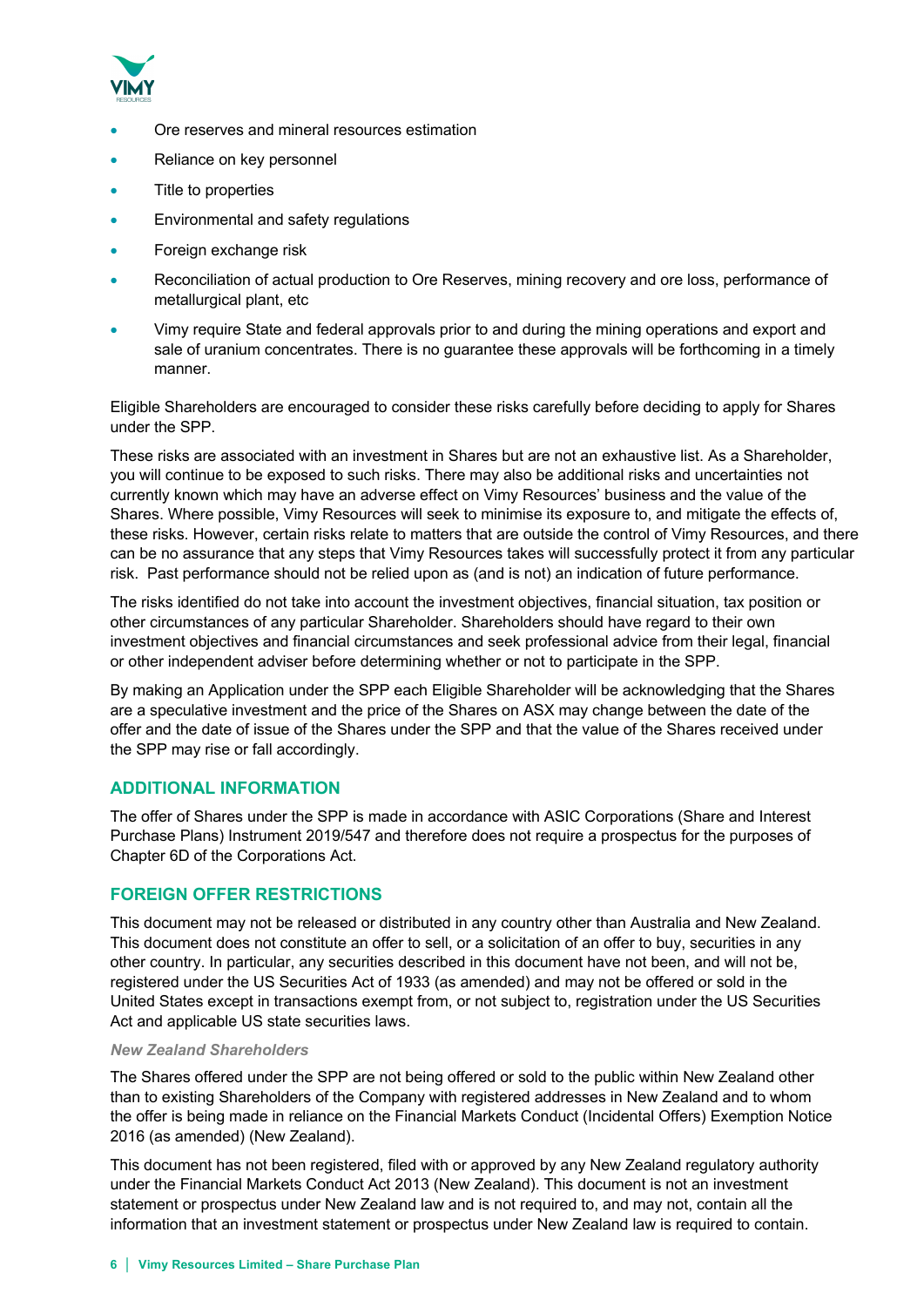

## **QUESTIONS AND ANSWERS**

| 1. | What is the SPP?                   | The SPP is an opportunity for Eligible Shareholders to purchase<br>additional Shares irrespective of the number of Shares they currently<br>own.                                                                                                                                                                                                                                                                                                                        |
|----|------------------------------------|-------------------------------------------------------------------------------------------------------------------------------------------------------------------------------------------------------------------------------------------------------------------------------------------------------------------------------------------------------------------------------------------------------------------------------------------------------------------------|
|    |                                    | No brokerage, commissions or other transaction costs will apply.                                                                                                                                                                                                                                                                                                                                                                                                        |
|    |                                    | All Shares issued to you under the SPP will rank equally with your<br>existing fully paid ordinary Shares and will carry the same voting<br>rights and entitlements to receive distributions.                                                                                                                                                                                                                                                                           |
| 2. | Who may participate<br>in the SPP? | You may participate in the SPP if you are an Eligible Shareholder.<br>You are an Eligible Shareholder if you are a registered holder of<br>Shares on the Record Date with a registered address in:                                                                                                                                                                                                                                                                      |
|    |                                    | Australia; or                                                                                                                                                                                                                                                                                                                                                                                                                                                           |
|    |                                    | New Zealand,<br>۰                                                                                                                                                                                                                                                                                                                                                                                                                                                       |
|    |                                    | unless you are an Excluded Shareholder. Certain Eligible<br>Shareholders who are custodians holding Shares on behalf of certain<br>beneficiaries are also able to participate in the SPP in accordance<br>with the Terms and Conditions.                                                                                                                                                                                                                                |
|    |                                    | An Excluded Shareholder is any:                                                                                                                                                                                                                                                                                                                                                                                                                                         |
|    |                                    | person who holds Shares (either for their own account or the<br>account of another person) who resides outside Australia or<br>New Zealand; or                                                                                                                                                                                                                                                                                                                          |
|    |                                    | holder of Shares who is, or is acting for the account or benefit<br>of, a person in the United States.                                                                                                                                                                                                                                                                                                                                                                  |
|    |                                    | Each custodian, trustee or nominee must not distribute any<br>documents relating to the SPP to any person in the United States<br>and must not submit an Application or make payment by EFT or<br>BPAY® or otherwise for Shares for any person for whose account or<br>benefit it acts that is an Excluded Shareholder.                                                                                                                                                 |
|    |                                    | Due to foreign securities laws, it is not practical for Shareholders<br>(or beneficial holders) resident in other countries to be offered the<br>opportunity to participate in the SPP.                                                                                                                                                                                                                                                                                 |
| 3. | Do I have to participate           | No. Participation in the SPP is entirely voluntary.                                                                                                                                                                                                                                                                                                                                                                                                                     |
|    | in the SPP?                        | If you do not wish to participate in the SPP, no action is required on<br>your part.                                                                                                                                                                                                                                                                                                                                                                                    |
|    |                                    | Before you apply for Shares, Vimy Resources recommends you seek<br>independent financial and tax advice from your stockbroker,<br>accountant or other professional advisor. This Offer Booklet does not<br>purport to contain all of the information that you may need to make an<br>investment decision or provide financial advice and has been<br>prepared without taking account of any person's investment<br>objectives, financial situation or particular needs. |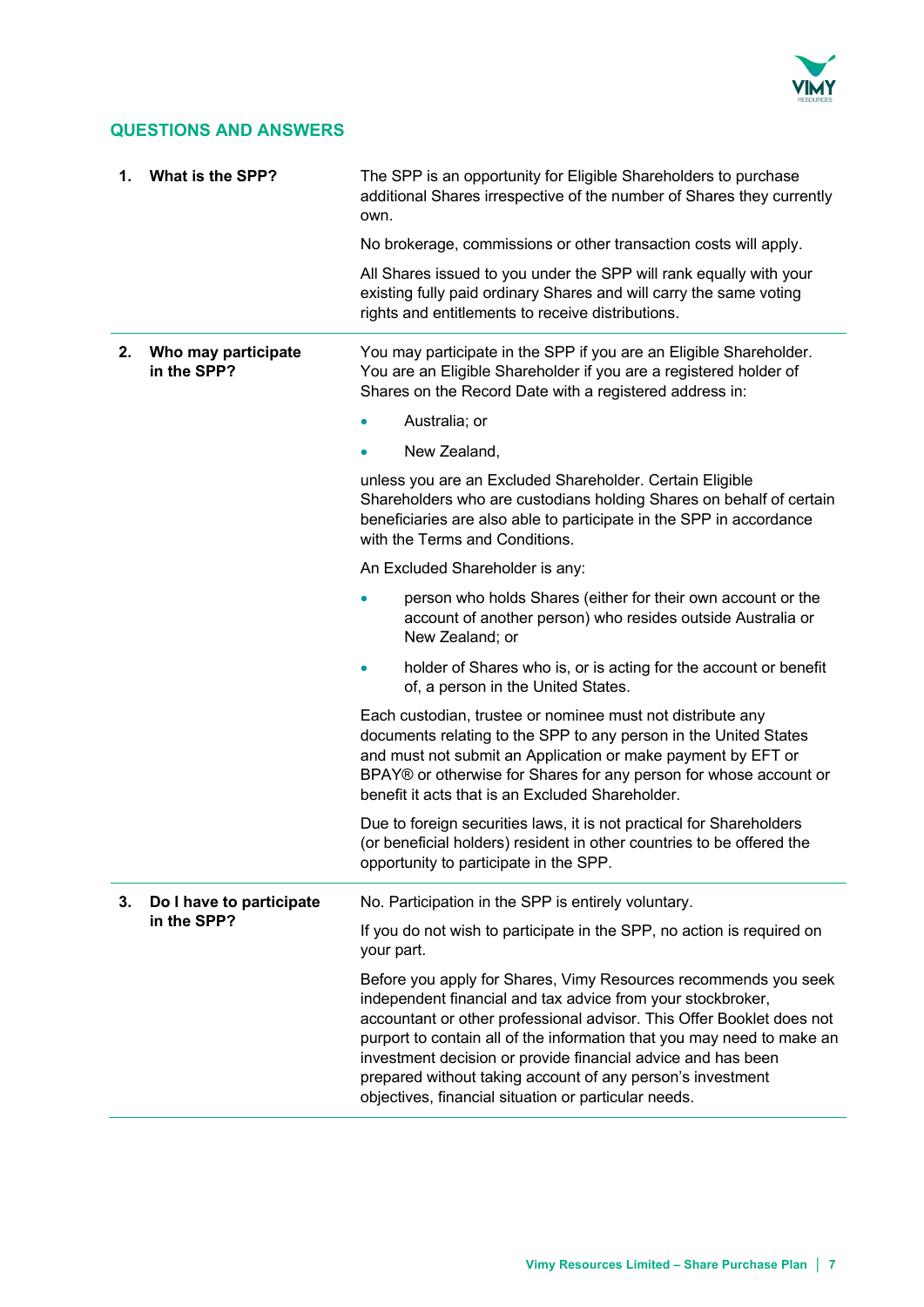

| 4. | Are there any risks<br>in participating in the<br>SPP?            | There are risks associated with holding Shares and participating in<br>the SPP.                                                                                                                                                                                                                                                                                                                                                                                                                         |
|----|-------------------------------------------------------------------|---------------------------------------------------------------------------------------------------------------------------------------------------------------------------------------------------------------------------------------------------------------------------------------------------------------------------------------------------------------------------------------------------------------------------------------------------------------------------------------------------------|
|    |                                                                   | These risks are summarised within the Offer Booklet. Eligible<br>Shareholders are encouraged to read these risks carefully before<br>deciding to apply for Shares under the SPP.                                                                                                                                                                                                                                                                                                                        |
|    |                                                                   | In addition, there is a risk that the Issue Price may differ from the<br>market price of Shares on the day Shares are issued or allotted to<br>you under the SPP. The market price or value of Shares is subject to<br>market volatility. It may be higher or lower, at any time, than the Issue<br>Price of the Shares you receive.                                                                                                                                                                    |
| 5. | <b>What is the Issue Price</b><br>of the Shares under the<br>SPP? | The Issue Price of Shares offered under the SPP is \$0.11 per Share,<br>which is equal to the issue price under the Placement and which<br>represents a 18.5% discount to Vimy Resources' closing price of<br>\$0.135 per Share on 14 April 2021 (being the last trading day prior<br>to the announcement of the Placement and SPP).                                                                                                                                                                    |
| 6. | <b>How many Shares</b><br>can I apply for under<br>the SPP?       | If you are an Eligible Shareholder, you are entitled to apply for up to<br>\$30,000 in new Shares, regardless of the number of Shares you<br>hold at the Record Date. You may nominate any amount in \$1,000<br>increments should you wish to apply for new Shares with a minimum<br>investment of \$2,000 to a maximum of \$30,000 (Nominated<br>Subscription).                                                                                                                                        |
|    |                                                                   | If you receive more than one copy of this Offer Booklet, or if you hold<br>Shares in more than one capacity (e.g. because you are both a sole<br>and joint holder of Shares), the maximum amount you may apply to<br>invest under the SPP in all capacities, and in aggregate, is \$30,000.<br>By applying to purchase Shares under the SPP, you certify you<br>have not exceeded this \$30,000 limit.                                                                                                  |
|    |                                                                   | If the Issue Price cannot be divided into your Nominated<br>Subscription, to give a whole number of Shares, there will be a<br>rounding down of the number of Shares. By applying to purchase<br>Shares under the SPP, you acknowledge that any remaining balance<br>of your payment arising from any rounding down will be donated to a<br>registered charity of Vimy Resources' choosing. You will not receive<br>a refund for this amount, provided it is less than the Issue Price of<br>one Share. |
|    |                                                                   | It is the responsibility of the applicant to ensure that the aggregate of<br>the application price paid for the Shares the subject of the Application<br>and any other Shares and interests in the class applied for by you<br>under the SPP or any similar arrangement in the twelve months prior<br>to the date of submission does not exceed \$30,000.                                                                                                                                               |
| 7. | Can I transfer my offer<br>to a third party?                      | No. Your rights under this offer are personal to you and non-<br>renounceable, so you may not transfer them.                                                                                                                                                                                                                                                                                                                                                                                            |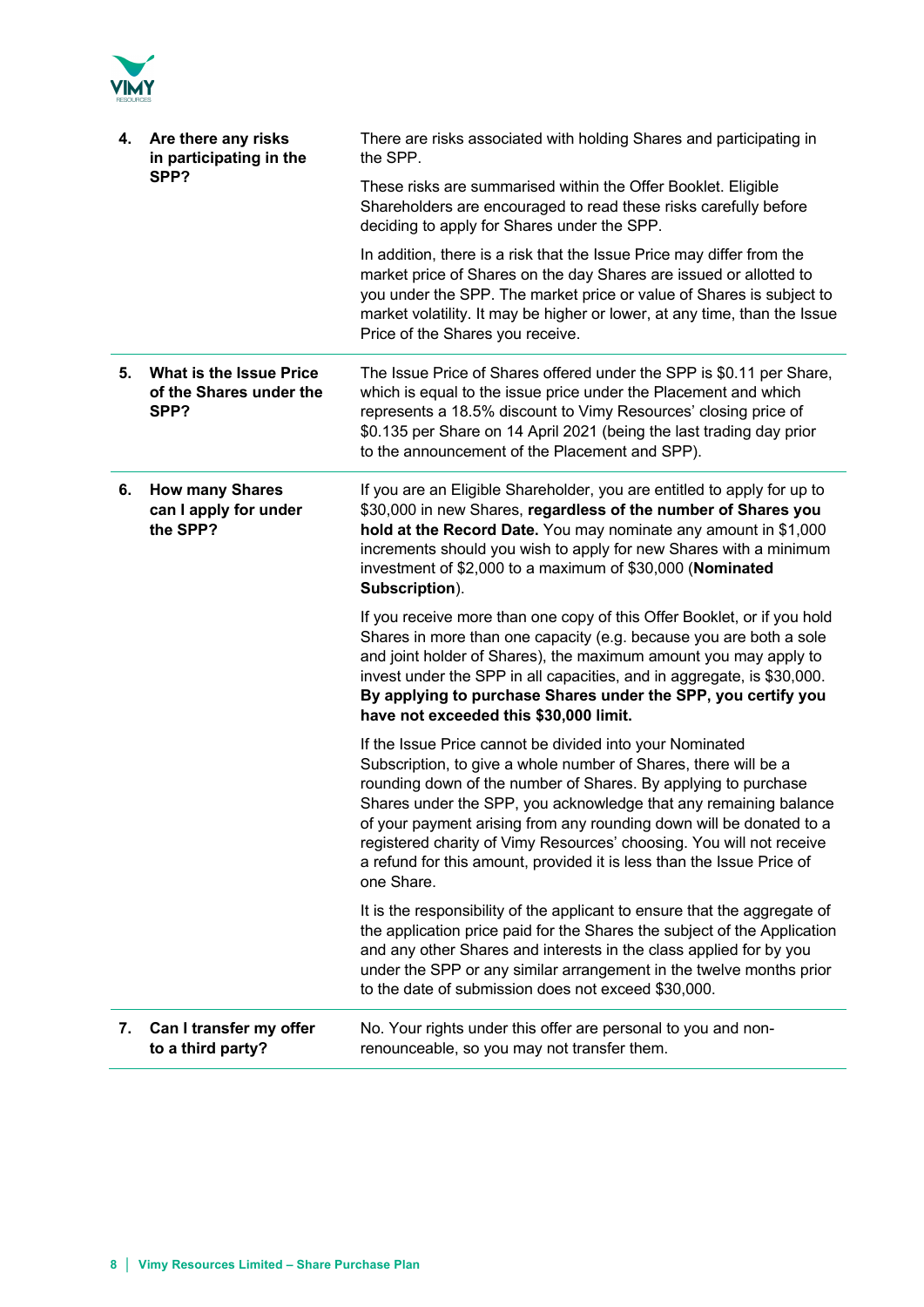

| 8. | What will happen if the<br>SPP is oversubscribed?                                                              | The SPP aims to raise approximately \$3.0 million. Vimy Resources<br>may decide to accept Applications (in whole or in part) that result in<br>the SPP raising less than this amount in its absolute discretion.<br>In the event of an oversubscription by the Closing Date the Directors<br>may, in their absolute discretion, scale-back all applications on an<br>equitable basis. If this happens you may be allocated Shares to a<br>value which is less than the value of Shares that you applied for and<br>the difference of your Application amount paid will be refunded to you<br>(without interest). |
|----|----------------------------------------------------------------------------------------------------------------|------------------------------------------------------------------------------------------------------------------------------------------------------------------------------------------------------------------------------------------------------------------------------------------------------------------------------------------------------------------------------------------------------------------------------------------------------------------------------------------------------------------------------------------------------------------------------------------------------------------|
| 9. | How do I apply for Shares<br>under the SPP?                                                                    | If you wish to participate in the SPP, you can apply by making a<br>payment of at least \$2,000 but no more than \$30,000 (You may<br>nominate any amount in \$1,000 increments above the minimum<br>investment of \$2,000), using either the EFT or BPAY® facilities<br>provided by your bank as per the instructions in the Application Form.                                                                                                                                                                                                                                                                  |
|    |                                                                                                                | If you make a payment by EFT or BPAY®, you will be deemed to<br>have completed an Application Form accepting Shares to the value of<br>the payment. You do not need to return the Application Form if<br>paying by EFT or BPAY®. Please follow the instructions set out in<br>the enclosed Application Form.                                                                                                                                                                                                                                                                                                     |
|    |                                                                                                                | You will not be able to withdraw or revoke your Application once you<br>have made a payment by EFT or BPAY® or sent the completed<br>Application Form.                                                                                                                                                                                                                                                                                                                                                                                                                                                           |
|    |                                                                                                                | Cheques and cash will not be accepted as a form of payment.                                                                                                                                                                                                                                                                                                                                                                                                                                                                                                                                                      |
|    | 10. Can I apply for Shares<br>under the SPP if my<br>Shares are held by a<br>custodian, trustee or<br>nominee? | If you are expressly noted on Vimy Resources' share register as the<br>named beneficiary of Shares held by a custodian, trustee or nominee,<br>and you reside in Australia or New Zealand, you will be eligible to<br>participate in the SPP.                                                                                                                                                                                                                                                                                                                                                                    |
|    | 11. How long is the SPP offer<br>open for?                                                                     | The SPP opens at 7.00am (Perth time) on 21 April 2021 and closes<br>at 2.00pm (Perth time) on 11 May 2021.                                                                                                                                                                                                                                                                                                                                                                                                                                                                                                       |
|    |                                                                                                                | If you want to participate, you should ensure that Automic Pty<br>Ltd receives payment in cleared funds by no later than 2.00pm<br>(Perth time) on 11 May 2021 (the Closing Date for the SPP).                                                                                                                                                                                                                                                                                                                                                                                                                   |
|    |                                                                                                                | As stated at the Key Dates section above, Eligible Shareholders<br>should be aware that these dates are indicative only and may be<br>varied by Vimy Resources without notice. Accordingly, Eligible<br>Shareholders are encouraged to submit their Application Forms<br>as early as possible.                                                                                                                                                                                                                                                                                                                   |
|    | 12. Do I have a guaranteed                                                                                     | No.                                                                                                                                                                                                                                                                                                                                                                                                                                                                                                                                                                                                              |
|    | allocation of Shares<br>under the SPP?                                                                         | Vimy Resources reserves the right (at its absolute discretion) to<br>scale back applications under the SPP. If this happens, you may be<br>allocated fewer Shares than the Parcel of Shares for which you<br>applied, and you will be refunded the difference in the Application<br>amount (without interest payable on funds prior to your refund).                                                                                                                                                                                                                                                             |
|    | 13. What is the market price<br>of Shares?                                                                     | The market price of Shares can be obtained from the ASX website by<br>searching for "Vimy Resources Limited" in the prices search screen.                                                                                                                                                                                                                                                                                                                                                                                                                                                                        |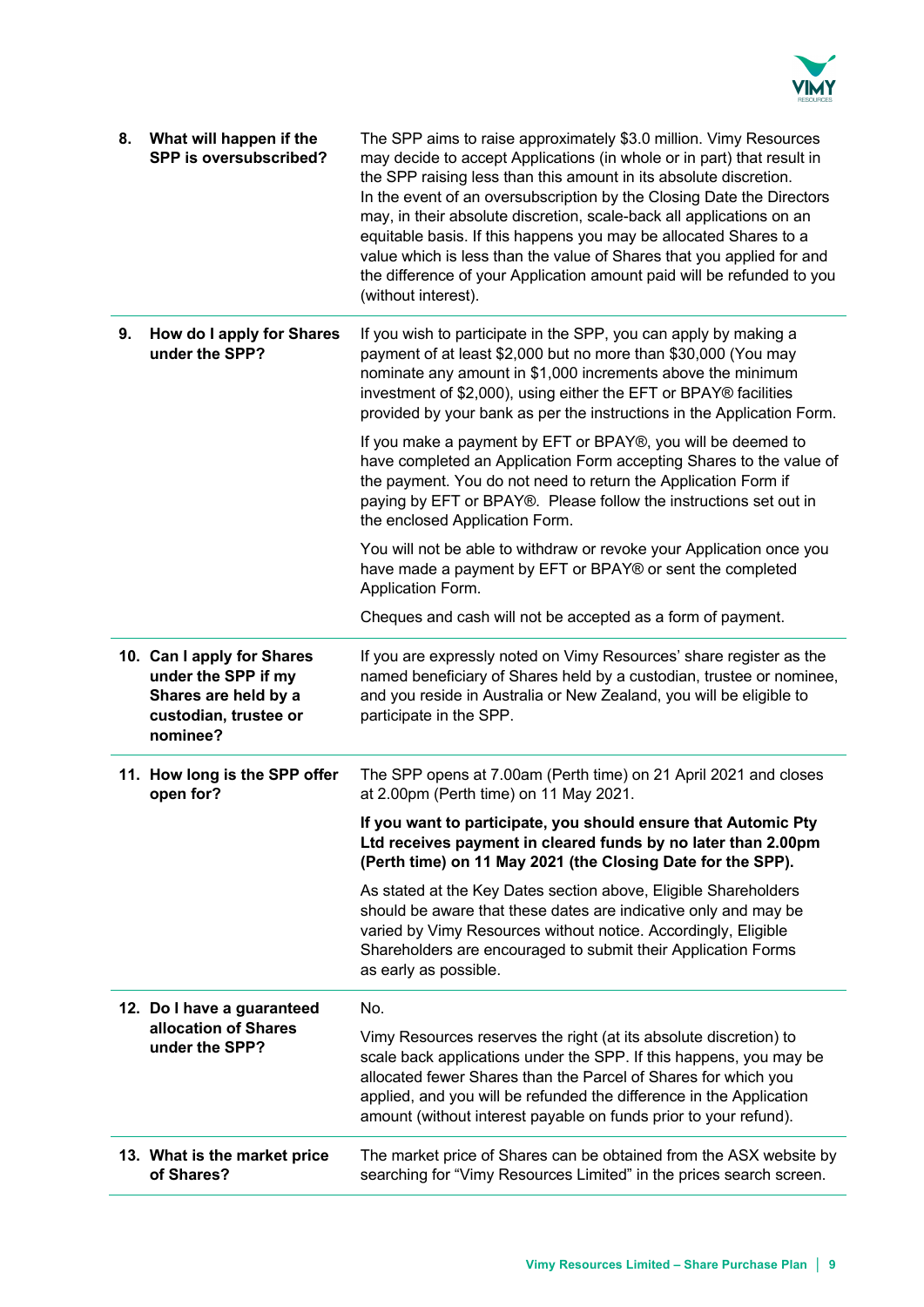

| 14. Taxation                                                                | You should consult your own taxation advisor about the tax status<br>and implications of your investment in Shares.                                                                                                                                                                                                                                                                                                                                                                                                                                                                                                                                                                                                                                                                               |
|-----------------------------------------------------------------------------|---------------------------------------------------------------------------------------------------------------------------------------------------------------------------------------------------------------------------------------------------------------------------------------------------------------------------------------------------------------------------------------------------------------------------------------------------------------------------------------------------------------------------------------------------------------------------------------------------------------------------------------------------------------------------------------------------------------------------------------------------------------------------------------------------|
| 15. Will any fees be payable<br>to brokers in connection<br>with the offer? | Vimy Resources entered into an agreement with Canaccord Genuity<br>(Australia) Limited (ACN 075 071 466) and Morgans Corporate<br>Limited (ACN 010 539 607) (together the "Joint Lead Managers")<br>pursuant to which the Joint Lead Managers have been appointed to<br>act as lead managers in relation to the SPP. The Joint Lead<br>Managers will receive a fee of 1% of the gross amount raised under<br>the SPP. A stamping fee equal to 2% of the Application amount<br>(plus GST) of new Shares issued under the SPP will be paid by Vimy<br>Resources to the Joint Lead Managers to pay to stockbrokers<br>(being those entities recognised as full-service brokers or non-<br>advisory brokers by ASX) who submit a valid claim for a broker<br>stamping fee on successful Applications. |
|                                                                             | If Vimy Resources undertakes a scale back, the broker stamping fee<br>will be payable on the value of the Shares issued.                                                                                                                                                                                                                                                                                                                                                                                                                                                                                                                                                                                                                                                                          |
| 16. Further questions?                                                      | If you have any questions in relation to the SPP please call your<br>stockbroker, accountant or other professional advisor. If you require<br>information on how to complete the Application Form, please contact<br>Automic on 1300 288 664 from within Australia or +612 9698 5414<br>from outside Australia between 9.00am and 5.00pm (Perth time),<br>Monday to Friday while the offer remains open for acceptance.                                                                                                                                                                                                                                                                                                                                                                           |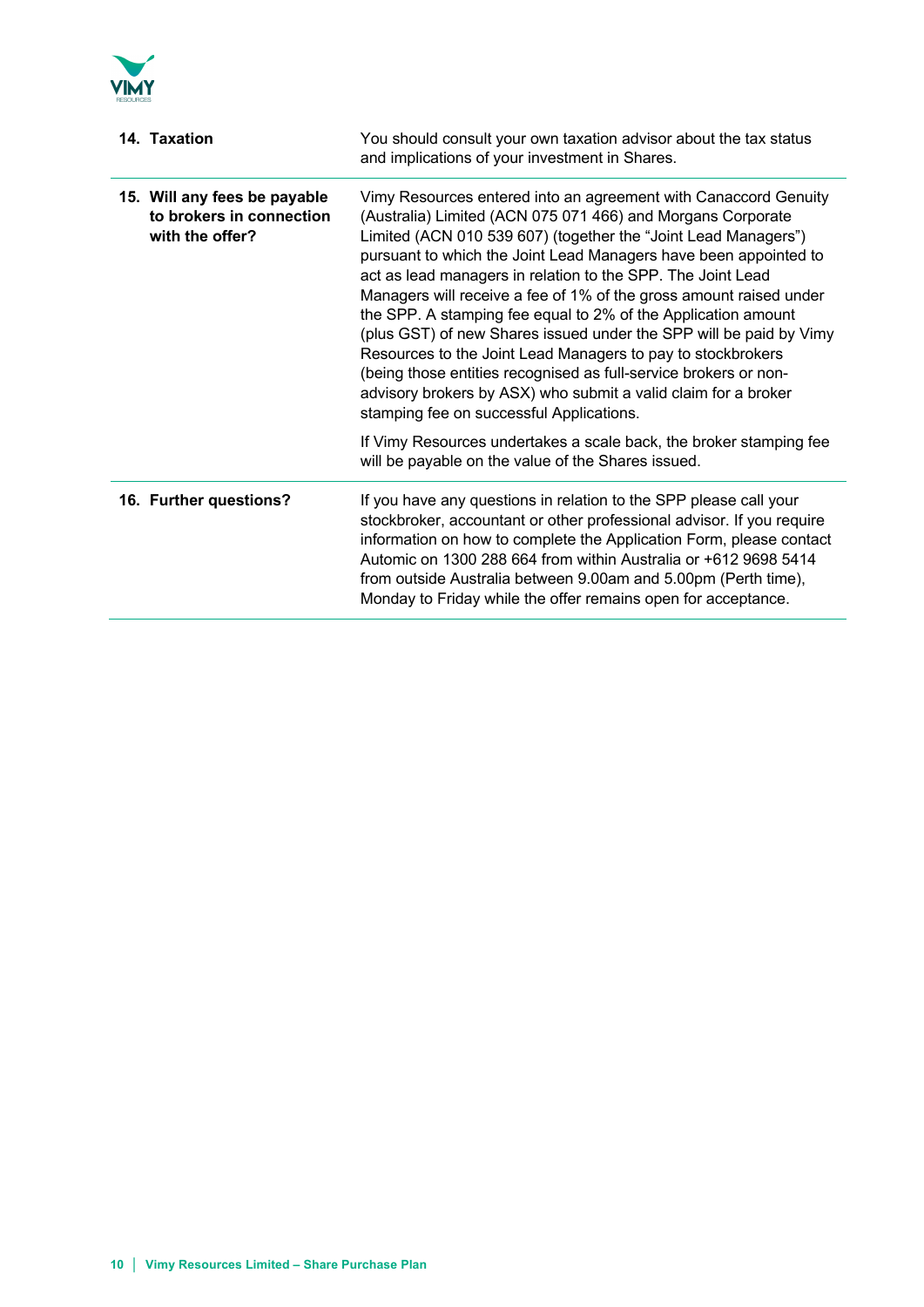

## **TERMS AND CONDITIONS**

Defined words and expressions used in this Offer Booklet are capitalised. See the Definitions section at the end of this Offer Booklet for their definition.

**IMPORTANT NOTICE: The market price of Shares may rise or fall from now to when the Shares are issued or allotted to you under the SPP. If you apply to participate in the SPP by completing and returning the Application Form (or otherwise making a valid Application in accordance with these Terms and Conditions), you are accepting the risk that the market price of Shares may change between the time you make your application and the Allotment Date. This means it is possible that, up to or after the Allotment Date, you may be able to buy Shares at a lower price than the Issue Price. Vimy Resources encourages you to seek your own financial and tax advice regarding your participation in the SPP.**

## **1. Offer timetable**

This Offer Booklet is dated 21 April 2021.

The offer opens at 7.00am (Perth time) on 21 April 2021 (Opening Date) and closes at 2.00pm (Perth time) on 11 May 2021 (**Closing Date**). EFT or BPAY® payments may not be processed and may not be valid if they have not been received by the Closing Date.

The Shares will be issued on the Issue Date.

It is expected that the Shares will be allotted on the Issue Date (**Allotment Date**).

A transaction confirmation is expected to be despatched to you on or around the Despatch Date.

Eligible Shareholders should be aware that these dates are indicative only and may be varied by Vimy Resources without notice.

## **2. Eligible Shareholders**

You may participate in the SPP if you are an Eligible Shareholder.

If you are the only registered holder of a holding of Shares, but you receive more than one offer under the SPP (due to multiple registered holdings), you may only contribute a maximum of \$30,000 in applying for Shares.

If two or more persons are recorded in Vimy Resources' share register as jointly holding Shares, they are taken to be a single registered holder of Shares for the purposes of the SPP. If as joint holders you receive more than one offer under the SPP due to multiple identical holdings, you may still only contribute a maximum of \$30,000 in applying for Shares. An agreement, representation, acknowledgement or certification given by any joint holder of Shares is taken to be an agreement, representation, acknowledgement or certification given by all joint holders.

An Eligible Shareholder who is a custodian, trustee or nominee within the definition of "custodian" in ASIC Corporations (Share and Interest Purchase Plans) Instrument 2019/547 (**Custodian**) may participate in the SPP on behalf of each Eligible Beneficiary on whose behalf the Custodian is holding Shares.

If you are a Custodian, you may contribute a maximum of \$30,000 in applying for Shares for each Eligible Beneficiary on whose behalf you or a downstream Custodian holds Shares (but joint holders are taken to be a single holder). This is subject to you providing Vimy Resources with a certificate in accordance with clause 3.6(e) by emailing it promptly to

#### *corporate.actions@automic.com.au.*

If you are not a Custodian, the rules for multiple single holdings apply and you may only contribute a maximum of \$30,000 in applying for Shares. You are not eligible to participate on behalf of a person who resides outside Australia or New Zealand.

If you are an Eligible Shareholder, your rights under this offer are personal to you and nonrenounceable, so you may not transfer them.

The offer under the SPP is made on the same Terms and Conditions to each Eligible Shareholder (whether you are a Custodian or hold Shares on your own account).

Participation in the SPP is entirely optional. If you are an Eligible Shareholder, you can choose whether or not to participate. If you are a Custodian, you can choose whether to extend the offer to your Eligible Beneficiaries.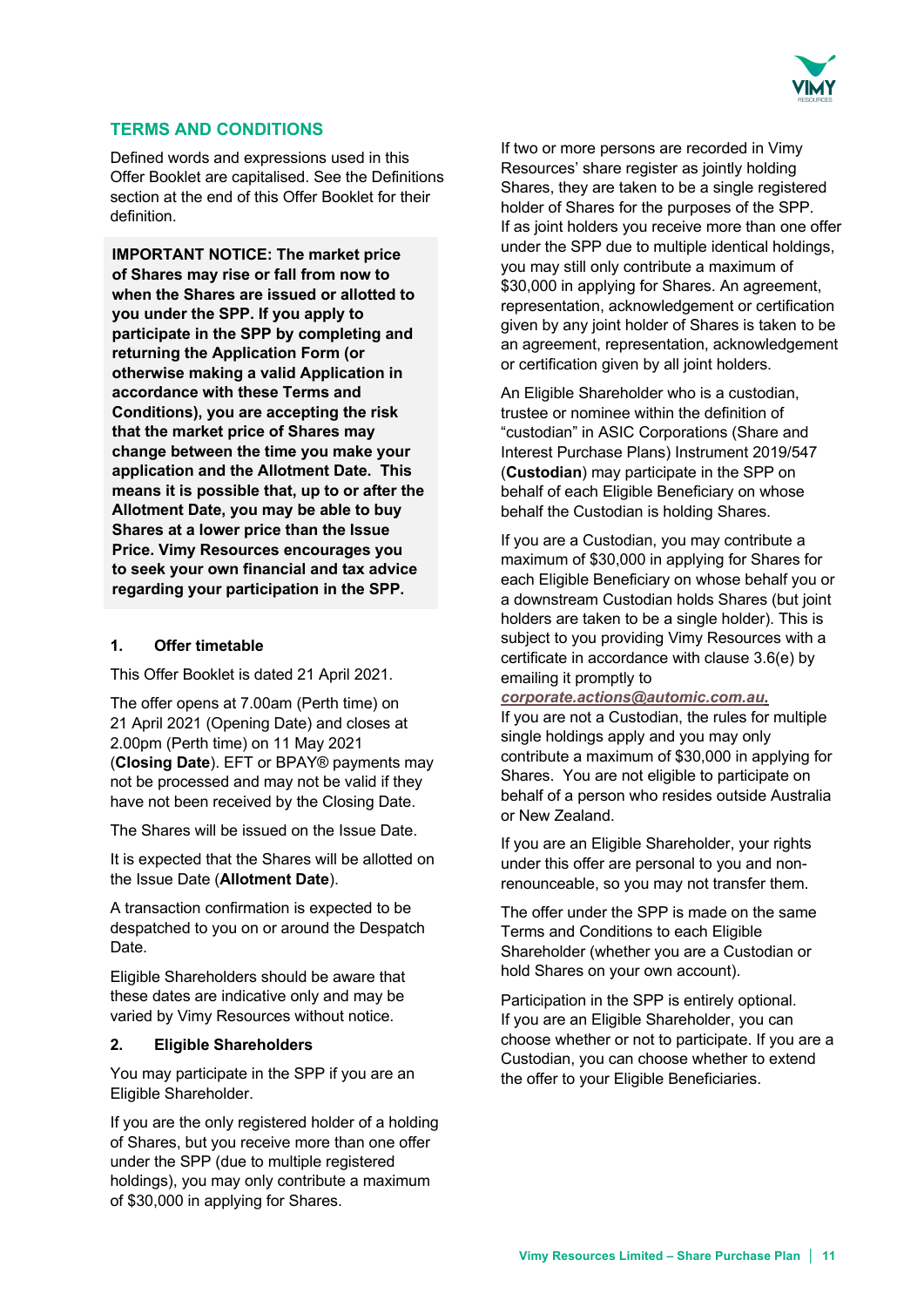

## **3. Applications for Shares**

## **3.1 Limitations on Applications**

If you are an Eligible Shareholder, you may nominate any amount in \$1,000 increments should you wish to apply for new Shares with a minimum investment of \$2,000 to a maximum of \$30,000 (**Nominated Subscription**).

This Parcel may be subject to a scale back and rounding.

Unless you are applying as a Custodian, the maximum amount of \$30,000 applies even if you receive more than one Application Form or if you hold Shares in more than one capacity (for example, if you are both a sole and joint holder of Shares – see clause 2 above) and irrespective of the number of Shares you hold on the Record Date. Vimy Resources can reject any application for Shares if Vimy Resources believes you have not complied with this condition.

## **3.2 Completing the Application Form and paying for Shares**

If you wish to participate in the SPP, you can make a payment by EFT or BPAY® if you have an Australian bank account enabled for this purpose. BPAY® customers must use the unique customer reference number shown on the instructions to the Application Form which is required to identify your holding.

**Note:** By using the EFT or BPAY® facilities to apply for Shares, you represent to Vimy Resources that the total of the application price for the following does not exceed \$30,000:

- (a) the Shares you are applying for;
- (b) any other Shares you are applying for under the SPP, or Shares or interests in the class issued under a similar arrangement in the twelve months before your application under the SPP;
- (c) any other Shares or interests in the class which you have instructed a Custodian to acquire on your behalf under the SPP; and
- (d) any other Shares or interests in the class issued to a Custodian under an arrangement similar to the SPP in the twelve months before your application under the SPP as a result of you instructing the Custodian or another Custodian, which resulted in you holding a beneficial interest in the Shares or interests.

## **3.3 Vimy Resources' discretions regarding Applications**

Vimy Resources has a broad discretion to accept or reject your Application to purchase Shares under the SPP in whole or in part, including if:

- (a) your Application Form, BPAY® payment is late, incorrectly completed, incomplete or otherwise determined by Vimy Resources to be invalid;
- (b) your EFT or BPAY® payment is not received or is incomplete or invalid;
- (c) unless you are applying as a Custodian, it appears that you are applying to buy more than \$30,000 (in aggregate) of Shares under the SPP;
- (d) you are a Custodian, Vimy Resources is not satisfied with your certification for any reason, or if you have not provided certification;
- (e) cleared funds are not received until after the Closing Date. Late EFT or BPAY® payments may be returned to you by cheque (or any other method as Vimy Resources determines) to your registered address;
- (f) the amount of payment by EFT or BPAY $\circledR$ payment is not equal to the amount indicated on the Application Form, in which event Vimy Resources will:
	- (i) refund in full your application monies and not allot any Shares to you; or
	- (ii) allot to you the number of Shares that would have been allotted had you applied for the highest Parcel that is less than the amount of your payment and refund to you the excess of your application monies by direct credit deposit to your nominated bank account or by cheque (without interest); or
- (g) Vimy Resources has reason to believe that you are not an Eligible Shareholder (subject to compliance with any applicable ASIC or ASX requirements).

Vimy Resources must reject applications if required to do so under ASIC Corporations (Share and Interest Purchase Plans) Instrument 2019/547.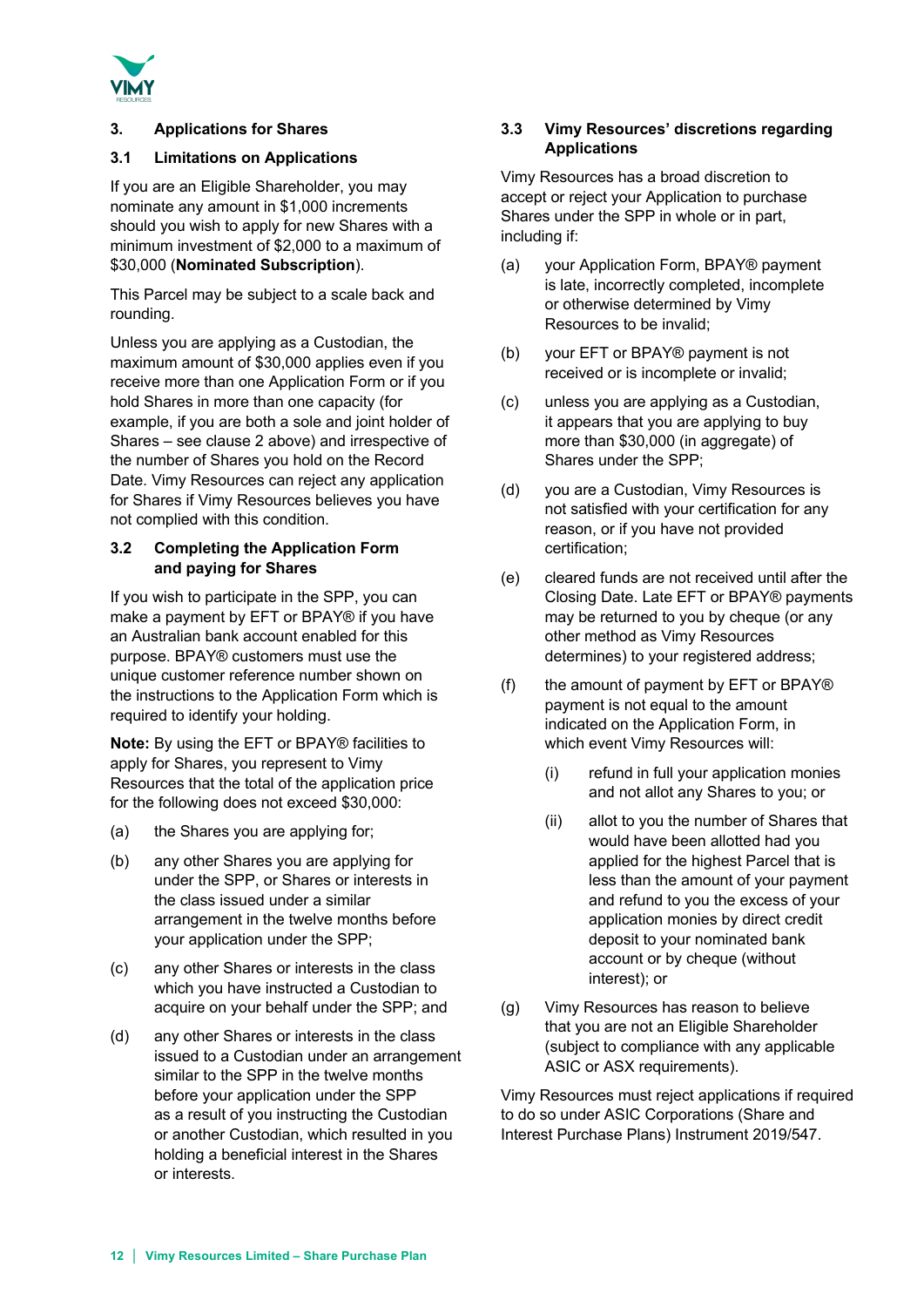

### **3.4 Amount to be raised and scale back**

Vimy Resources (in its absolute discretion) reserves the right to scale back applications under the SPP.

If there is a scale back you may not receive all the Shares for which you have applied. Vimy Resources may, at its absolute discretion, scale back the number of Shares that will be allotted to individual Shareholders under this SPP. If a scale back produces a fractional number when applied to your Parcel, the number of Shares you will be allotted will be rounded down.

If there is a scale back, Vimy Resources will refund to you by direct credit deposit to your nominated bank account or by cheque, the difference between your application money and the total Issue Price for the Shares allotted to you (provided that you will not receive a refund for an amount which is less than the Issue Price of one Share).

## **3.5 Interest**

No interest will be paid on any application money returned to you, or held pending the issue of Shares under the SPP.

#### **3.6 Significance of applying for Shares**

If you apply to participate in the SPP:

- (a) your Application, on these Terms and Conditions, will be irrevocable and unconditional (it cannot be withdrawn or cancelled);
- (b) you represent that all details and statements in your Application are true and complete, and not misleading (including by omission);
- (c) you represent that you are and each person for whom you are acting is an Eligible Shareholder and are eligible to participate in the SPP, and agree to provide (and, if applicable, direct your Custodian to provide) any requested substantiation of your eligibility to participate in the SPP;
- (d) if you are applying on your own behalf (and not as a Custodian), you acknowledge and agree that:
	- (i) you are not applying for Shares with an application price of more than \$30,000 under the SPP (including by instructing a Custodian to acquire Shares on your behalf under the SPP); and
	- (ii) the total of the application price for the following does not exceed \$30,000: (A) the Shares the subject of your Application; (B) any other Shares you

are applying for under the SPP or Shares or interests in the class issued to you under a similar arrangement in the twelve months before your Application under the SPP; (C) any other Shares or interests in the class which you have instructed a Custodian to acquire on your behalf under the SPP; and (D) any other Shares or interests in the class issued to a Custodian in the twelve months before your Application under the SPP as a result of you instructing the Custodian, or another Custodian, to apply for Shares or interests on your behalf under a similar arrangement; and

- (iii) Vimy Resources will take no responsibility for Applications in excess of \$30,000;
- (e) if you are a Custodian and are applying for Shares on behalf of an Eligible Beneficiary on whose behalf you hold Shares, you acknowledge and agree:
	- (i) that you are a Custodian (as that term is defined in paragraph 4 of ASIC Corporations (Share and Interest Purchase Plans) Instrument 2019/547);
	- (ii) that you held Shares on behalf of the Eligible Beneficiary as at the Record Date who has instructed you to apply for Shares on their behalf under the SPP and that the Eligible Beneficiary was provided with a copy of this Offer Booklet before giving such instruction;
	- (iii) that you are not applying for Shares on behalf of any Eligible Beneficiary with an application price of more than \$30,000 under the SPP; and
	- (iv) to certify to us in writing the matters required by paragraph 8(3) of ASIC Corporations (Share and Interest Purchase Plans) Instrument 2019/547, and that the information given in that certification is true, correct and not misleading;
- (f) you agree to these Terms and Conditions (including the terms and conditions of the Application Form) and you agree not to do anything which would be contrary to the spirit, intention or purpose of the SPP;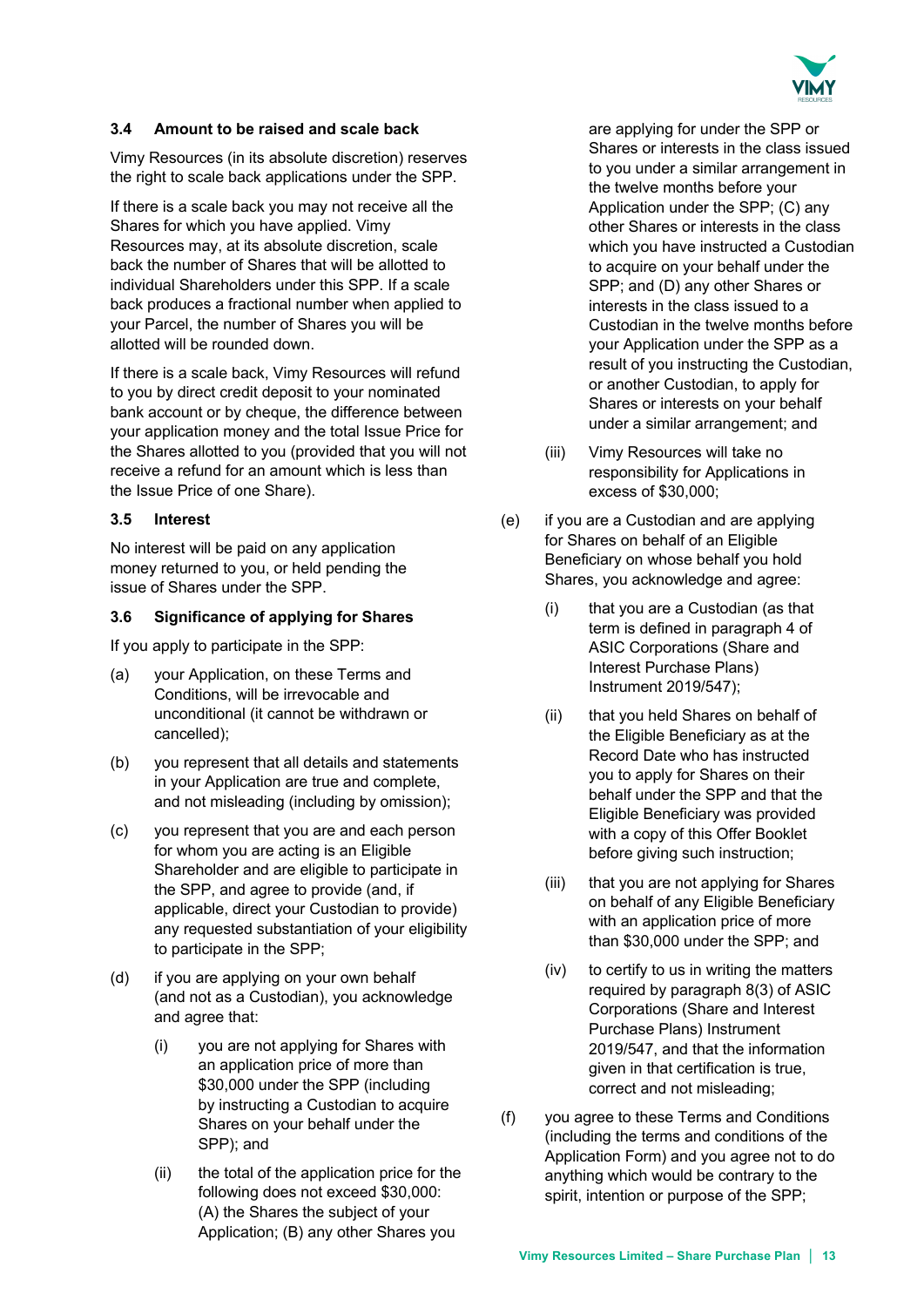

- (g) you agree to be bound by the constitution of Vimy Resources (as it may be amended from time to time);
- (h) you represent that you are in compliance with all relevant laws and regulations;
- (i) you authorise Vimy Resources (and its officers or agents) to correct any error in, or omission from, your Application Form and to complete the Application Form by the insertion of any missing details;
- (j) you agree that Vimy Resources may determine that your Application Form is valid and in accordance with these Terms and Conditions, even if it is incomplete, contains errors or is otherwise defective;
- (k) you agree that your Application is only effective when received by the Registry and not when posted;
- (l) you acknowledge that Vimy Resources may vary the timetable set out in this Offer Booklet at its discretion and without notice;
- (m) you accept the risk associated with any return of application monies (for example, in the event of a rejected Application) or other refunds that may be despatched to you to your address shown on Vimy Resources' share register;
- (n) you agree to indemnify Vimy Resources for, and to pay to Vimy Resources within five business days of demand, any dishonour fees or other costs Vimy Resources may incur in presenting a cheque or bank draft for payment which is dishonoured;
- (o) you acknowledge that none of Vimy Resources, its officers, advisors or agents, or the Registry has provided you with investment advice, financial product advice or taxation advice, and that none of them has any obligation to provide this advice, concerning your decision to apply for and purchase Shares;
- (p) you acknowledge that the Offer Booklet that incorporates these Terms and Conditions does not purport to contain all of the information that an investor may require to make an investment decision;
- (q) you acknowledge that there are risks associated with acquiring and holding Shares, including those described in the immediately preceding section (and the Key Risks section above);
- (r) you acknowledge that none of Vimy Resources, its officers or agents are liable for any exercise or non-exercise of any discretions referred to in these Terms and Conditions;
- (s) you acknowledge that any remaining balance of your payment, due to a rounding down of the number of Shares, will be donated to a registered charity of Vimy Resources' choosing (provided that the remaining balance is less than the Issue Price of one Share);
- $(t)$  if you make payment of application money by EFT or BPAY®, you acknowledge that you will be taken to have made all representations, warranties and undertakings set out in the Application Form as if you had validly signed and submitted an Application Form;
- (u) you declare that you have full legal capacity and power to perform all your rights and obligations in respect of the SPP;
- (v) you acknowledge and agree that you are not in the United States and are not acting for the account or benefit of a person in the United States;
- (w) you acknowledge and agree that if you are acting as a trustee, nominee or Custodian, each beneficial holder on whose behalf you are participating in the SPP is resident in Australia or New Zealand; and
- (x) you agree not to send any materials relating to the SPP to any person outside Australia and New Zealand.

## **4. Parcel price and number of Shares**

You may nominate any amount in \$1,000 increments should you wish to apply for new Shares with a minimum investment of \$2,000 to a maximum of \$30,000.

Subject to these Terms and Conditions, Vimy Resources shall determine the number of Shares to be issued to each Eligible Shareholder who applies for a Parcel, by dividing the value of that Parcel by the Issue Price. If the Issue Price cannot be divided into your Nominated Subscription to give a whole number of Shares, there will be a rounding down of the number of Shares. In accordance with clause 3.6(s), any remaining balance of your payment will be donated to a registered charity of Vimy Resources' choosing. You will not receive a refund for this amount, provided it is less than the Issue Price of one Share.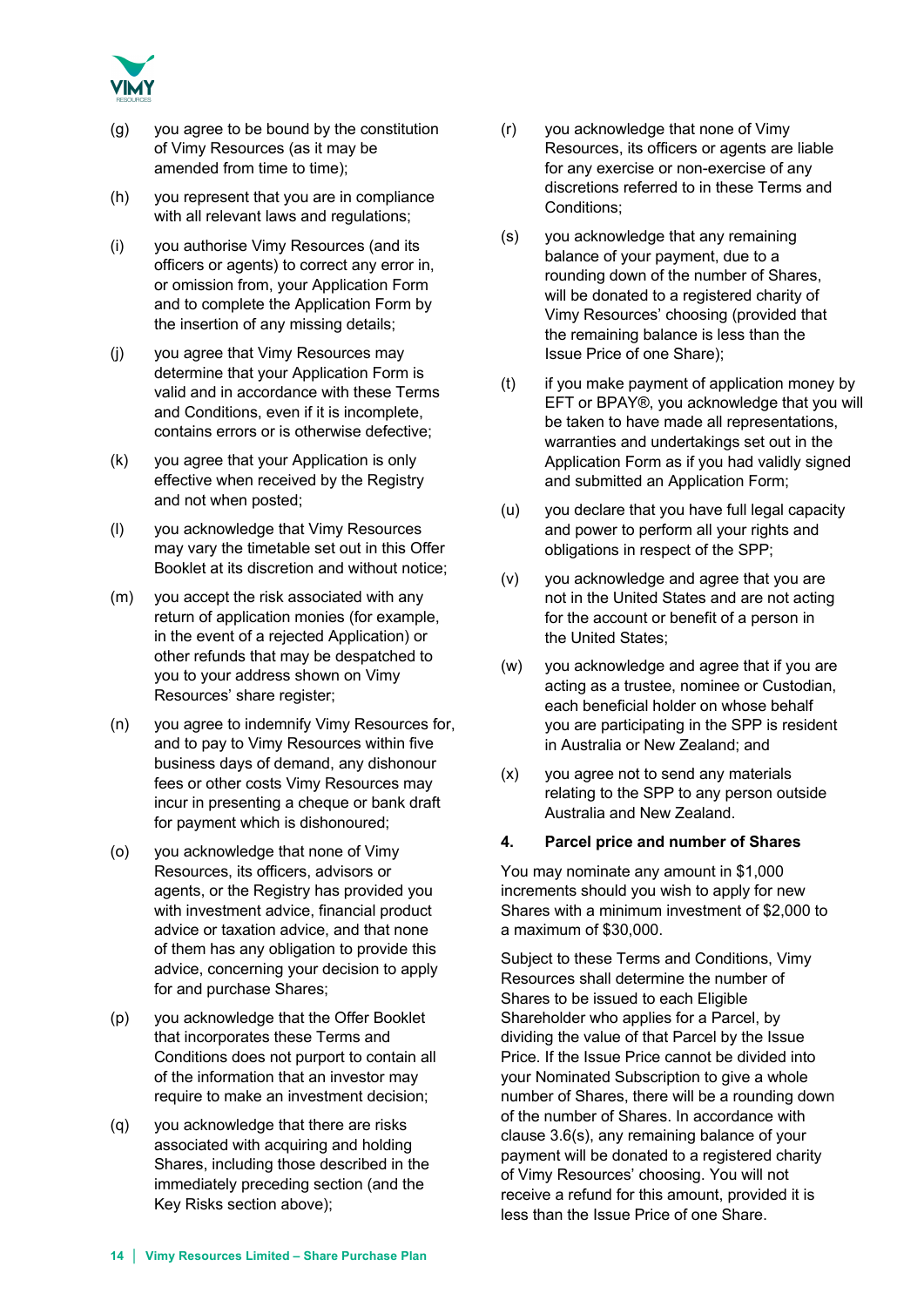

## **5. Issue of Shares**

On the Issue Date, Vimy Resources will issue the number of Shares to each Eligible Shareholder on the basis set out in clause 4.

Shares issued under the SPP will, at the time of issue, rank equally with, and have the same voting rights, distribution rights and other entitlements as existing Shares.

Vimy Resources will apply for Shares issued under the SPP to be quoted on ASX.

Shareholding statements or CHESS notification will be issued in respect of all Shares issued under the SPP.

The Company may issue to any person fewer Shares than the person applied for under the SPP if the issue of Shares applied for would contravene any applicable law or the Listing Rules.

## **6. Variation and termination**

Vimy Resources reserves the right at any time to:

- (a) amend or vary these Terms and Conditions;
- (b) waive compliance with any provision of these Terms and Conditions;
- (c) withdraw the SPP or suspend or terminate the SPP;
- (d) vary the timetable for the SPP, including the Closing Date; and
- (e) not accept an Application, not issue Shares, or issue Shares to a value less than that applied for under the SPP by an Eligible Shareholder (including a Custodian applying on behalf of one or more Eligible Beneficiaries).

Any such amendment, variation, waiver, suspension, withdrawal, non-acceptance or termination will be binding on all Eligible Shareholders even where Vimy Resources did not notify you of that event.

In the event the SPP is withdrawn or terminated, all application monies will be refunded. No interest will be paid on any money returned to you.

## **7. Underwriting**

The SPP is not underwritten.

#### **8. Settling disputes**

Vimy Resources may settle in any manner it sees fit, any difficulties, anomalies or disputes which may arise in connection with the operation of the SPP whether generally or in relation to

any participant or any Application for Shares. The decision of Vimy Resources is conclusive and binding on all participants and other persons to whom the determination relates. These rights may be exercised by Vimy Resources, its Board of Directors or any of their delegates.

## **9. Privacy**

Chapter 2C of the Corporations Act requires information about Shareholders (including their name, address and details of the securities they hold) to be included in the public register of the entity in which they hold securities. This information must continue to be included in the public register even if they cease to be a Shareholder.

Vimy Resources and the Registry may collect personal information to process the application and implement the SPP, and to administer holdings of Shares.

The personal information contained in Vimy Resources' share register is also used to facilitate payments and corporate communications (including financial results, annual reports and other information to be communicated to Shareholders) and to ensure compliance with legal and regulatory requirements, including taxation laws and the Corporations Act.

The personal information Vimy Resources collects in relation to Shareholders may include the name, address, other contact details, bank account details and details of their holdings of Shares.

Shareholders who are individuals and the other individuals in respect of whom personal information is collected, as outlined above, have certain rights to access, correct or update the personal information held about them, subject to some exceptions allowed by law. If you have any questions please call your stockbroker, accountant or other professional advisor. If you require information on how to complete the Application Form, please contact Automic on 1300 288 664 from within Australia or +61 2 9698 5414 from outside Australia between 9.30am and 7.00pm (Perth time), Monday to Friday, while the offer remains open for acceptance.

Personal information regarding Shareholders may be disclosed to joint investors, the Registry, securities brokers, third party service providers (including print and mail service providers, technology providers, and professional advisors), related entities of Vimy Resources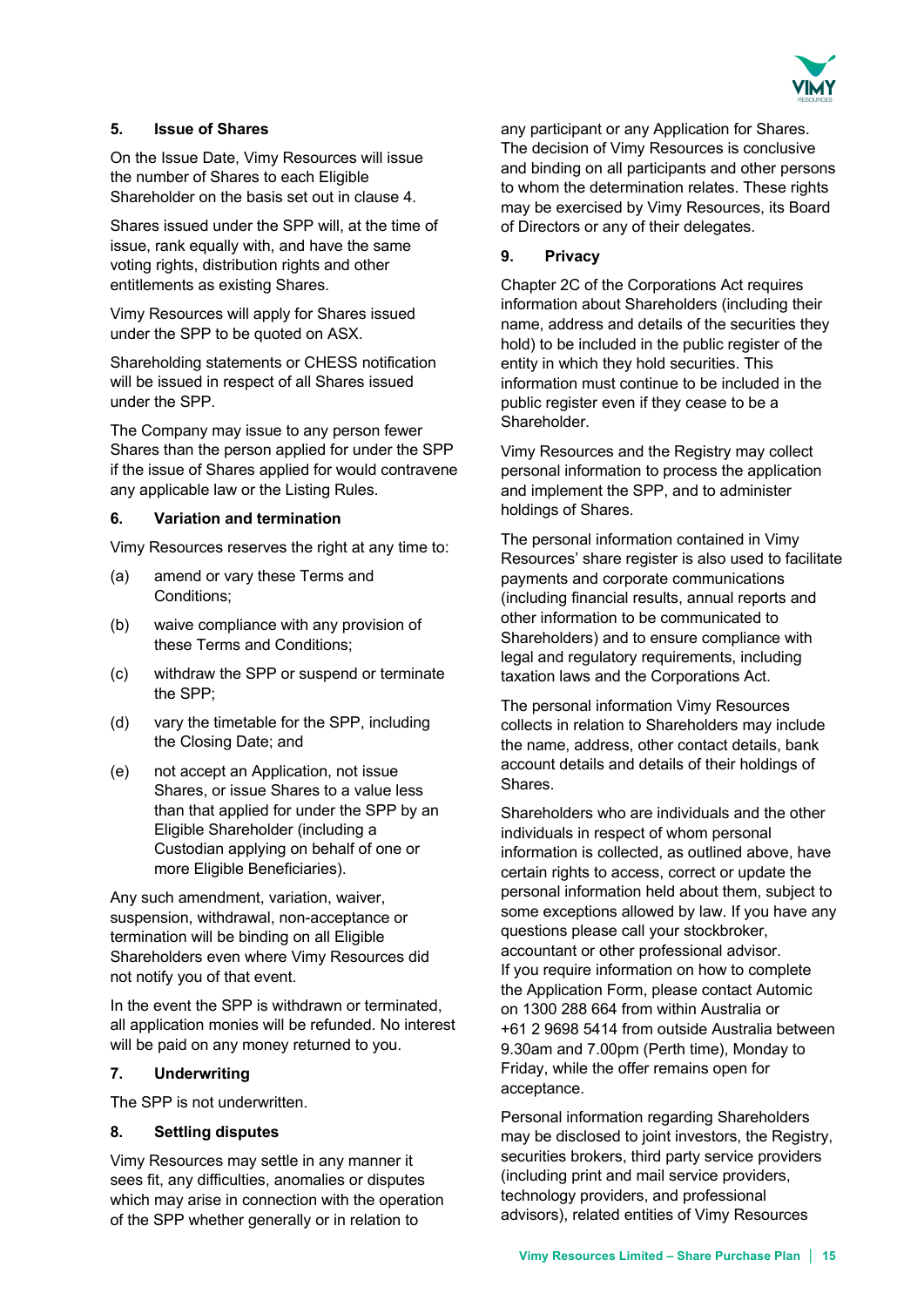

and each of their agents and contractors, and ASX and other regulatory authorities, and in any case, where disclosure is required or allowed by law (which may include disclosures to the Australian Taxation Office and other government or regulatory bodies or where you have consented to the disclosure). In some cases, the types of organisations referred to above to whom Vimy Resources will disclose personal information may be located overseas.

The main consequence of not providing the personal information outlined in this clause 9 would be that Vimy Resources may be hindered in, or prevented from, processing applications, and from conducting and implementing the SPP.

The Registry's privacy policy is available on their website: *www.automicgroup.com.au*

## **10. Shortfall**

Vimy Resources will not place any shortfall.

## **11. Broker fees**

Vimy Resources entered into an agreement with Canaccord Genuity (Australia) Limited (ACN 075 071 466) and Morgans Corporate Limited (ACN 010 539 607) (together the "Joint Lead Managers") pursuant to which the Joint Lead Managers have been appointed to act as lead managers in relation to the SPP. The Joint Lead Managers will receive a fee of 1% of the gross amount raised under the SPP. A stamping fee equal to 2% of the Application amount (plus GST) of new Shares issued under the SPP will be paid by Vimy Resources to the Joint Lead Managers to pay to stockbrokers (being those entities recognised as full-service brokers or non-advisory brokers by ASX) who submit a valid claim for a broker stamping fee on successful Applications.

## **12. Governing law**

These Terms and Conditions are governed by the laws in force in Western Australia, Australia and are to be interpreted in accordance with their spirit, intention and purpose.

## **13. Inconsistency**

These Terms and Conditions prevail to the extent of any inconsistency with the Application Form.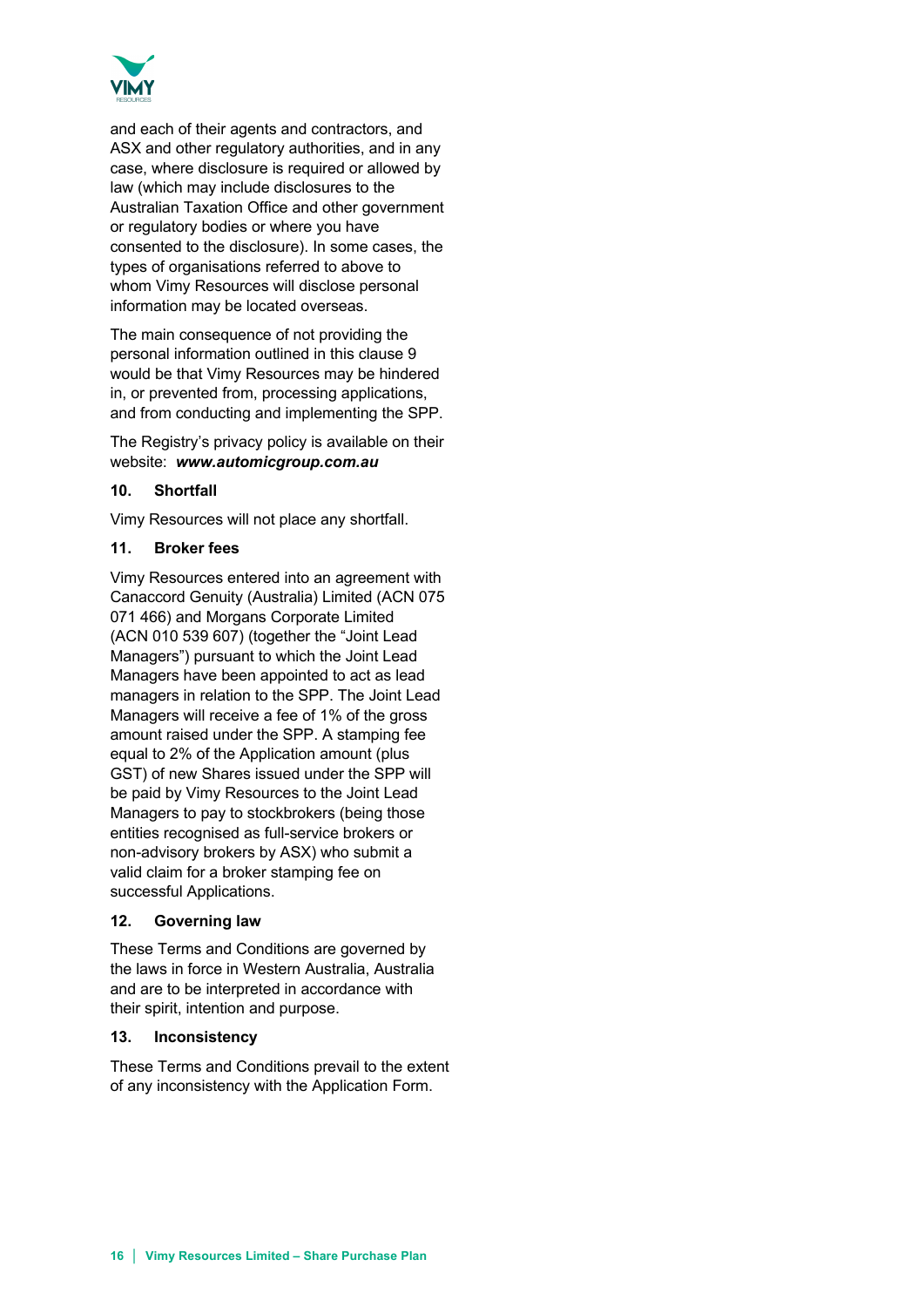

## **DEFINITIONS**

| <b>Allotment Date</b>                 | The date on which Shares are allotted under the SPP.                                                                                                                                                                                 |  |
|---------------------------------------|--------------------------------------------------------------------------------------------------------------------------------------------------------------------------------------------------------------------------------------|--|
| <b>Application</b>                    | A correctly completed and submitted Application Form and attached application<br>monies or a payment via EFT or BPAY®.                                                                                                               |  |
| <b>Application Form</b>               | The Application Form relating to the SPP that you received with this Offer<br>Booklet, including the instructions. This may include a deemed Application<br>Form in the same terms, where a valid EFT or BPAY® payment is made.      |  |
| <b>ASIC</b>                           | Australian Securities and Investments Commission.                                                                                                                                                                                    |  |
| <b>ASX</b>                            | ASX Limited ABN 98 008 624 691 or the market operated by it, as the context<br>requires.                                                                                                                                             |  |
| <b>Beneficiary</b>                    | A person on whose behalf a Custodian is holding Shares as at the Record Date.                                                                                                                                                        |  |
| <b>Board</b>                          | The board of directors of the Company.                                                                                                                                                                                               |  |
| <b>Closing Date</b>                   | 2.00pm (Perth time) on 11 May 2021.                                                                                                                                                                                                  |  |
| <b>Control</b>                        | Has the meaning given in section 50AA of the Corporations Act.                                                                                                                                                                       |  |
| <b>Corporations Act</b>               | Corporations Act 2001 (Cth).                                                                                                                                                                                                         |  |
| <b>Despatch Date</b>                  | The date on which the transaction confirmation statements are despatched to<br>participating Eligible Shareholders.                                                                                                                  |  |
| Dollars or \$                         | Australian dollars.                                                                                                                                                                                                                  |  |
| <b>Eligible Beneficiary</b>           | A Beneficiary with a registered address in either Australia or New Zealand,<br>provided that such Beneficiary is not in the United States.                                                                                           |  |
| <b>Eligible</b><br><b>Shareholder</b> | A person who, at the Record Date, was recorded in Vimy Resources' share<br>register as being a registered holder of Shares with a registered address in:<br>Australia; or<br>New Zealand,<br>and who is not an Excluded Shareholder. |  |
| <b>Excluded</b>                       | Any of the following registered holders of Shares:                                                                                                                                                                                   |  |
| <b>Shareholder</b>                    | a holder who holds Shares (either on their own account or the account<br>of another person) who resides outside Australia or New Zealand; or                                                                                         |  |
|                                       | a holder who is, or is acting for the account or benefit of, a person in the<br>United States.                                                                                                                                       |  |